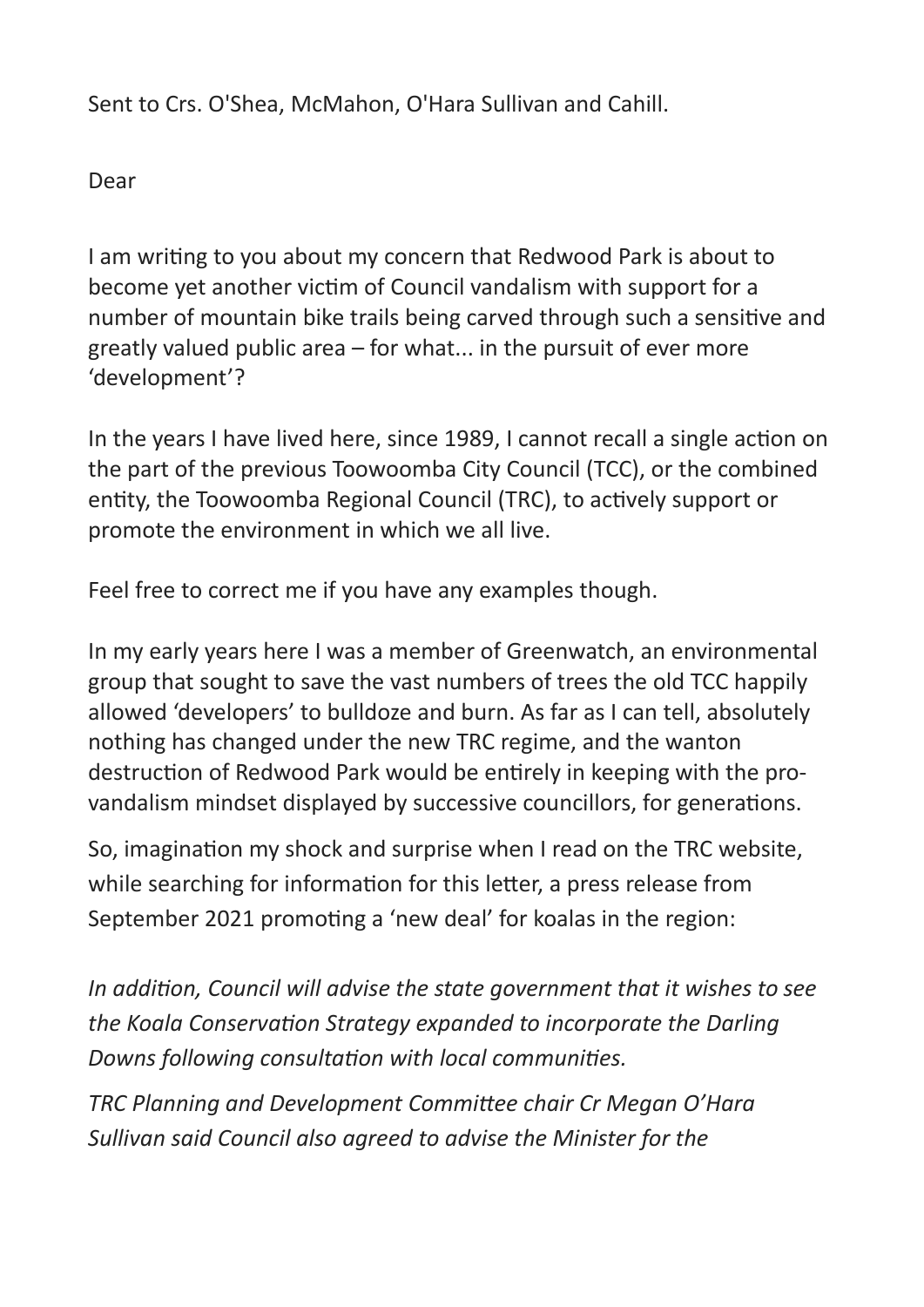*Environment and the Great Barrier Reef that accurate koala mapping of the Region was needed to better reflect the situation on the ground.*

*Cr O'Hara Sullivan said the Department of Environment and Science was seeking local government support for the first phase of the Implementation Plan 2020-2022, which involved limited actions in the Toowoomba Region.*

[https://www.tr.qld.gov.au/about-council/news-publications/media](https://www.tr.qld.gov.au/about-council/news-publications/media-releases/14993-trc-endorses-supporting-se-qld-koala-conservation-strategy)[releases/14993-trc-endorses-supporting-se-qld-koala-conservation](https://www.tr.qld.gov.au/about-council/news-publications/media-releases/14993-trc-endorses-supporting-se-qld-koala-conservation-strategy)[strategy](https://www.tr.qld.gov.au/about-council/news-publications/media-releases/14993-trc-endorses-supporting-se-qld-koala-conservation-strategy)

Prompted to sign after TRC was found to be supporting the Rifle Range Road debacle, perhaps?

Anyway, I took it to mean that TRC was about to become 'serious' about preserving an Australian native that, frankly, all three levels of government right across the country have happily failed to bother about, ever. I see the federal minister has now declared it to be 'on the way out', no thanks to years of inaction from her and previous federal ministers.

Where does this new found TRC support for the koala fit with the proposed destruction of the Redwood Park area, where, so I am advised, koalas can still (or should that be just?) be found?

I am not 'anti-mountain bike' but I do choose not to ride one, mainly for my own preservation. I am not a bird watcher but I do appreciate them (apart from the Indian Myna – a pest made ever worse here through the wanton destruction of tree cover for the poorly designed housing 'developments' TRC approves all the time). I am not a great native animal follower but I have noticed the increasing alarm from those who are, and who know far more about the dangers of their destruction than me. But, I am appalled at the cavalier, casual, ignorant, wanton, 'jobsworth' attitudes on display from those who seek high office, at all levels of government, particularly when the convenience of duckshoving is used so freely and our shared environment is the unwitting victim. But when it's gone... it's gone.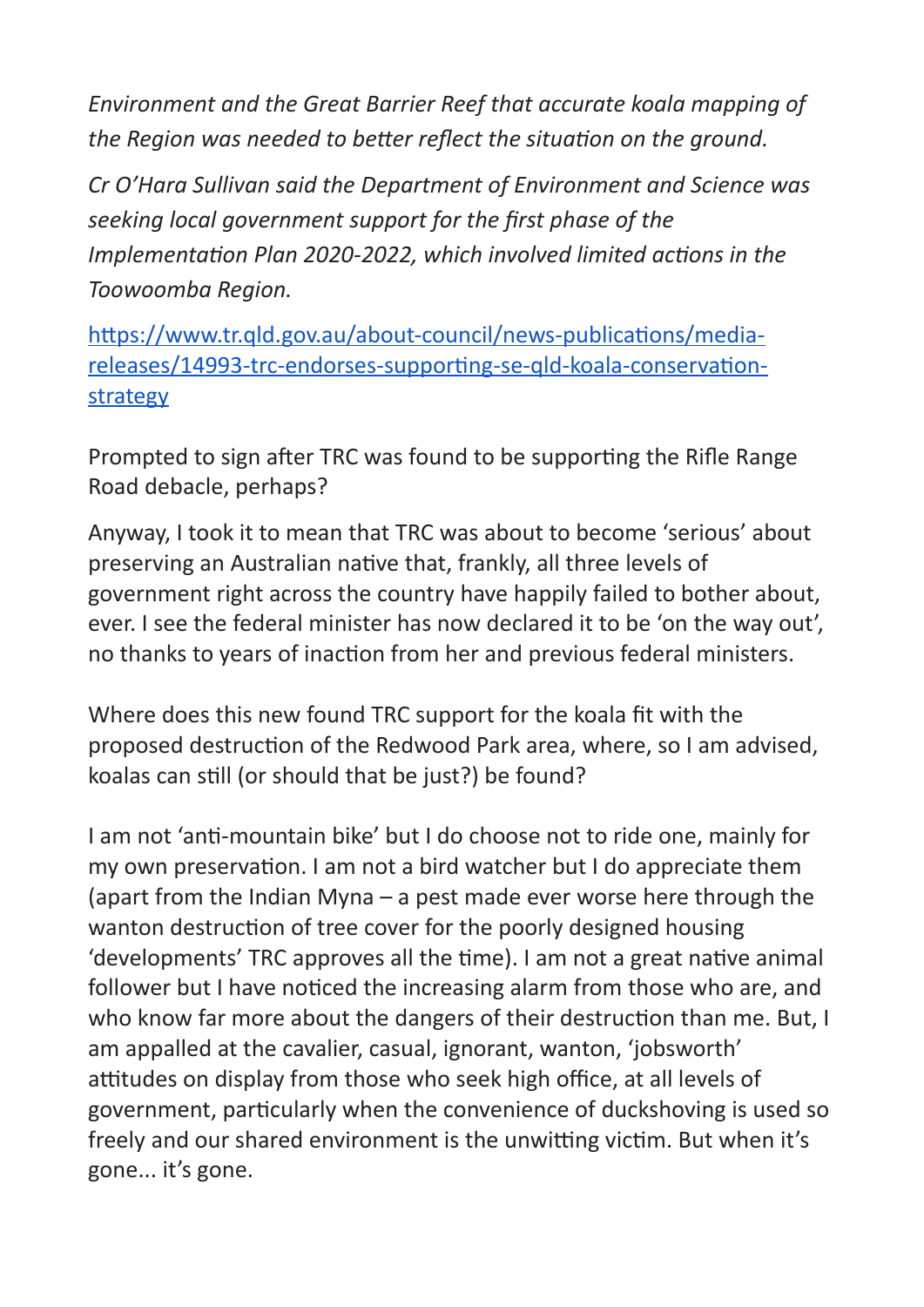I am sure other 'concerned citizens' have already detailed the long and impressive reasons why Redwood Park does not need to suffer 'development', so I will spare you from presenting them all again. If you are uncertain though, ring Hugh Krenske for the full bottle, I'm sure he would be only too pleased to advise you on it, if he has not already.

I do fear the 'lure of the Olympics' will override any intelligent decision making on this, and probably many other developments too, while our council representatives fall for the sugar hit of a few days of glory on TV if this mountain bike course goes ahead, rather than thinking about the destruction of what sounds to be a fairly unique piece of local 'habitat'.

In terms of tourism dollars, and regional visitor numbers, and small business support across the TRC area, TRC would be better engaged in investing in more railtrails; there are many old railway routes still owned by the state government waiting to be developed, and regional cycle tourism.

I suggest you visit this NSW Facebook site to see how to develop regional cycle tourism. This was done without any meaningful support from the three council areas involved. No habitat destruction required to 'bring in the quids' for a swift reinvigoration of many rundown country towns: <https://www.facebook.com/groups/centralwestcyclingtrail>

I see the cry, 'we're going to build the best MTB course in Australia', has become something of a shibboleth amongst councils eager to cash in on the current boom in mountain bike sales. In not-too-long there will be an oversupply of 'the best MTB course in Australia', and then what? Would investing in black tulips have provided a better reward?

I searched for 'the best MTB courses in Australia' to try to understand how many there are. This one website lists 445:

[https://www.singletracks.com/bike-trails/region/australia/?](https://www.singletracks.com/bike-trails/region/australia/?orderby=best&order=DESC) [orderby=best&order=DESC](https://www.singletracks.com/bike-trails/region/australia/?orderby=best&order=DESC)

I urge you *not* to support the wanton destruction of Redwood Park – think of the future and what sort of world you might want to leave those who will have to live in a brown and barren land. I doubt they'd be thanking